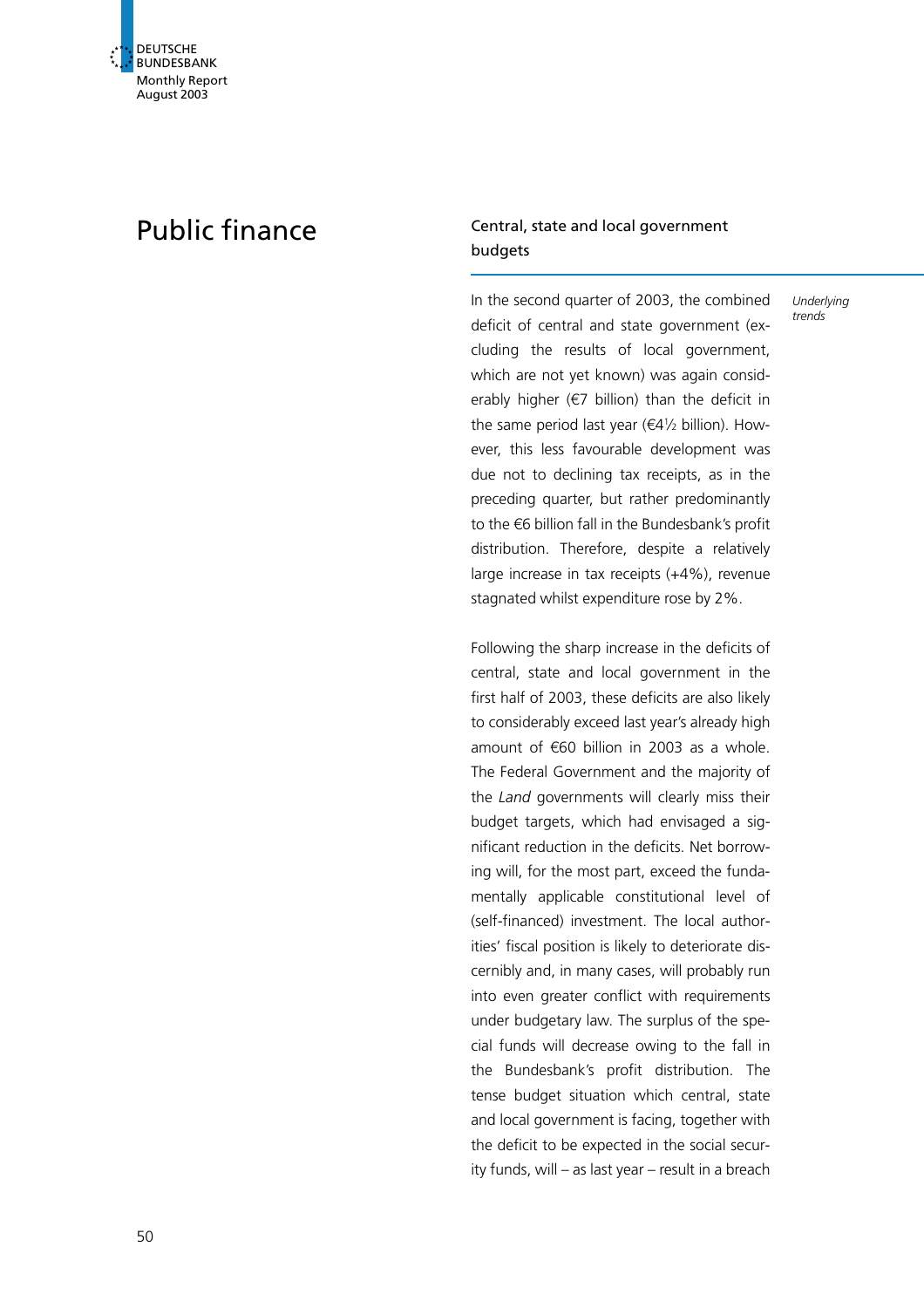of the 3% deficit ceiling laid down in the Maastricht Treaty.

Tax revenue in the second quarter...

In the second quarter, the tax receipts<sup>1</sup> of general government were almost 4% higher than in the corresponding period of last year after having decreased significantly in the first quarter. However, this relatively sharp increase was considerably inflated by last year's low baseline figure, which had been dented by exceptional factors. The strong growth in revenue in the second quarter thus cannot yet be seen as signalling a positive reversal in trend.

Among direct taxes, there were favourable developments in corporation tax receipts in particular. They amounted to just over  $\epsilon$ 1 billion, whereas in 2002 refunds had exceeded tax payments by  $\notin$ 2 billion. At that time, the outcome had been strongly affected by major refunds to individual enterprises. Furthermore, higher retrospective payments in respect of earlier years have been received in 2003 and corporation tax has been reduced only marginally by supplementary dividend distributions.<sup>2</sup> On the other hand, revenue from non-assessed taxes on earnings – essentially investment income tax on dividends – has continued to decline substantially (by one-fifth or almost  $\epsilon$ 1 billion). As in the case of corporation tax, it is not yet possible to record a positive reversal in trend with regard to prepayments for assessed income tax. Receipts remained around 22% down on the corresponding figure for last year, although this was due primarily to lower payments in respect of past years. Receipts from tax on interest income have continued to fall (by



 $7\frac{1}{2}\%$ ), above all as a result of the declining average rate of interest.<sup>3</sup> By contrast, the wage tax yield increased by just over 2%. Revenue growth, which was considerably stronger than in the first three months, was however also boosted by the one-off payments agreed as part of the pay settlements in the public sector and the metal-working industry.

<sup>1</sup> Including EU shares in German tax revenue but excluding receipts from local government taxes, which are not yet known.

<sup>2</sup> According to current information, however, the threeyear moratorium for the use of tax credits relating to earnings retained before the tax reform, which was introduced by way of the Act to Reduce Tax Subsidies (Steuervergünstigungsabbaugesetz), has barely had an impact up to now.

<sup>3</sup> Furthermore, there appear to have been portfolio shifts towards open-end real estate funds, the receipts from which are largely exempt from tax in Germany.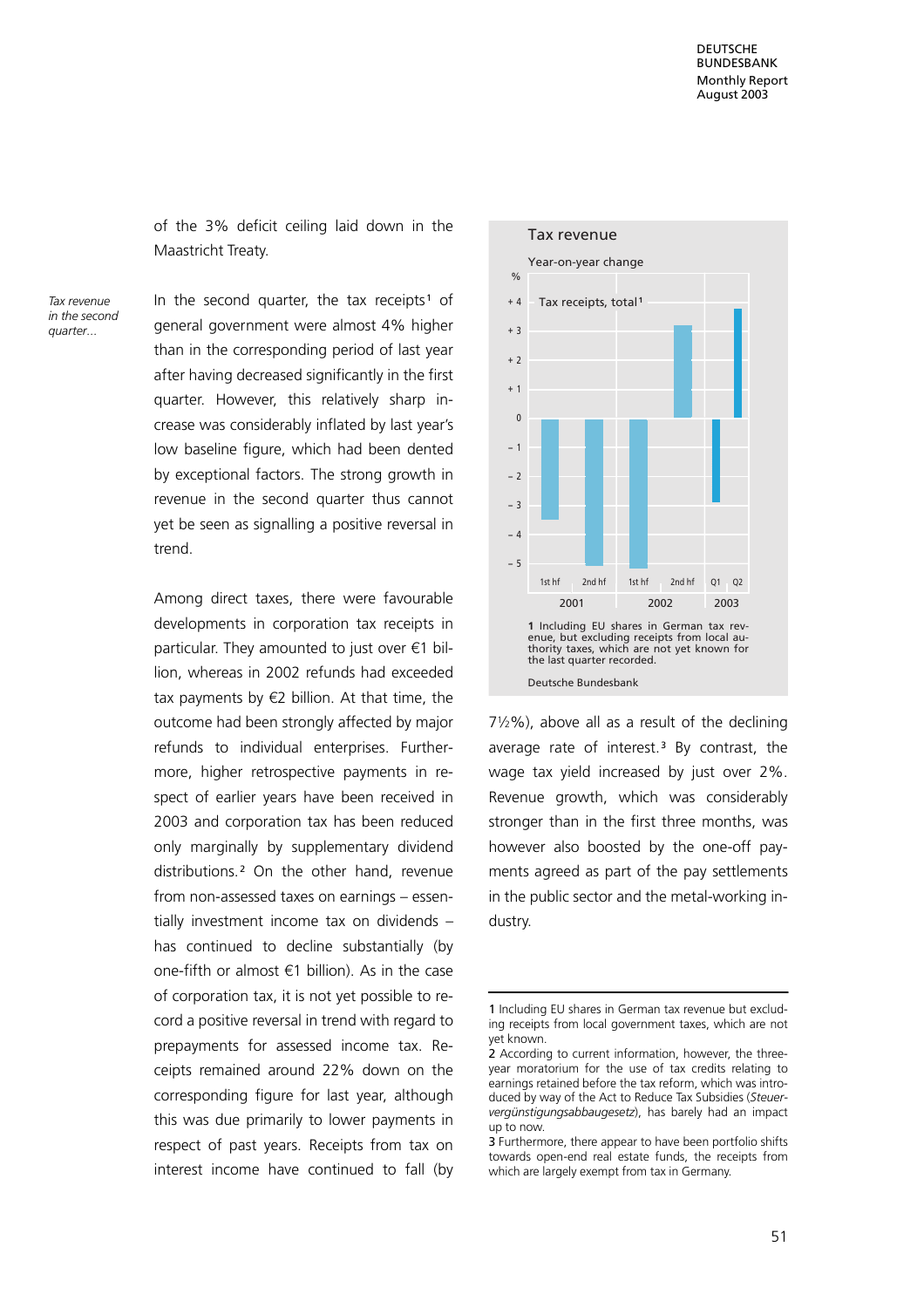|                     | Revenue<br>in $\epsilon$ billion | Annual<br>percent-<br>age |         |
|---------------------|----------------------------------|---------------------------|---------|
|                     | 1st half                         |                           |         |
| Type of tax         | 2002                             | 2003                      | change  |
| Wage tax            | 61.4                             | 62.3                      | $+ 1.5$ |
| Assessed income tax | $-0.3$                           | $-2.9$                    |         |
| Corporation tax     | $-1.3$                           | 3.7                       |         |
| Turnover tax        | 68.0                             | 67.0                      | 1.5     |
|                     | of which Q2                      |                           |         |
| Wage tax            | 31.0                             | 31.7                      | $+2.2$  |
| Assessed income tax | 3.3                              | 2.6                       | $-22.1$ |
| Corporation tax     | 2.0                              | 1.2                       |         |
| <b>Turnover tax</b> | 33.5                             | 33.3                      | 0.5     |
| Deutsche Bundesbank |                                  |                           |         |

Trends in the revenue from major taxes

In the case of indirect taxes, revenue from turnover tax continued to fall somewhat (-12%). This reflected the persistently muted development in domestic demand. By contrast, receipts from energy taxes rose by just over 9% owing to the tax increases which entered into force at the beginning of the year.

...and in 2003 as a whole

In the first half of the year, tax revenue was only  $1/2\%$  higher than the corresponding figure last year, whereas the official tax estimate from May projected revenue growth of just over 2% for 2003 as a whole (excluding local government taxes in both cases). Despite the more favourable result for the second quarter, the downside risks vis-à-vis the May forecast predominate. Thus, following the economic stagnation so far this year, it cannot be

expected that the rate of economic growth on which the Federal Government based its estimate at that time (34% in real terms and just over 2% in nominal terms) will be achieved this year. With regard to the major individual taxes, there is a risk of shortfalls visà-vis the spring forecast, above all, for wage tax and turnover tax. At  $1\frac{1}{2}\%$ , wage tax receipts increased in the first half of the year at only half the rate previously predicted for 2003 as a whole. Revenue from turnover tax fell by  $1\frac{1}{2}\%$ , whereas an overall slight increase had been expected in the estimate for 2003 published in May.

In the second quarter, the deficit recorded by the Federal Government fell on the year by just under  $\epsilon$ 1 billion to  $\epsilon$ 51/2 billion. Revenue increased relatively sharply by 5% owing to the marked rise in tax receipts. However, this was partly offset by a significant increase in expenditure (by just over 3%), which was mainly due to the rise in government grants to the statutory pension insurance scheme and the flood disaster fund as well as to labour market-related spending. The Federal Government's budget plan for 2003 as a whole envisages a sharp year-on-year decline in the deficit (to  $\epsilon$ 191/<sub>2</sub> billion from  $\epsilon$ 321/<sub>2</sub> billion). However, this target will be considerably undershot and so a supplementary budget has been announced. Tax revenue will be far lower than expected. According to the May tax estimate, this will result in shortfalls of  $64$  billion for the Federal Government. In addition, the fact that certain tax measures (Act to Reduce Tax Subsidies, Act on the Tax on Interest Income (Zinsabgeltungssteuergesetz) were included in the plans but ultimately not Federal budget in 2003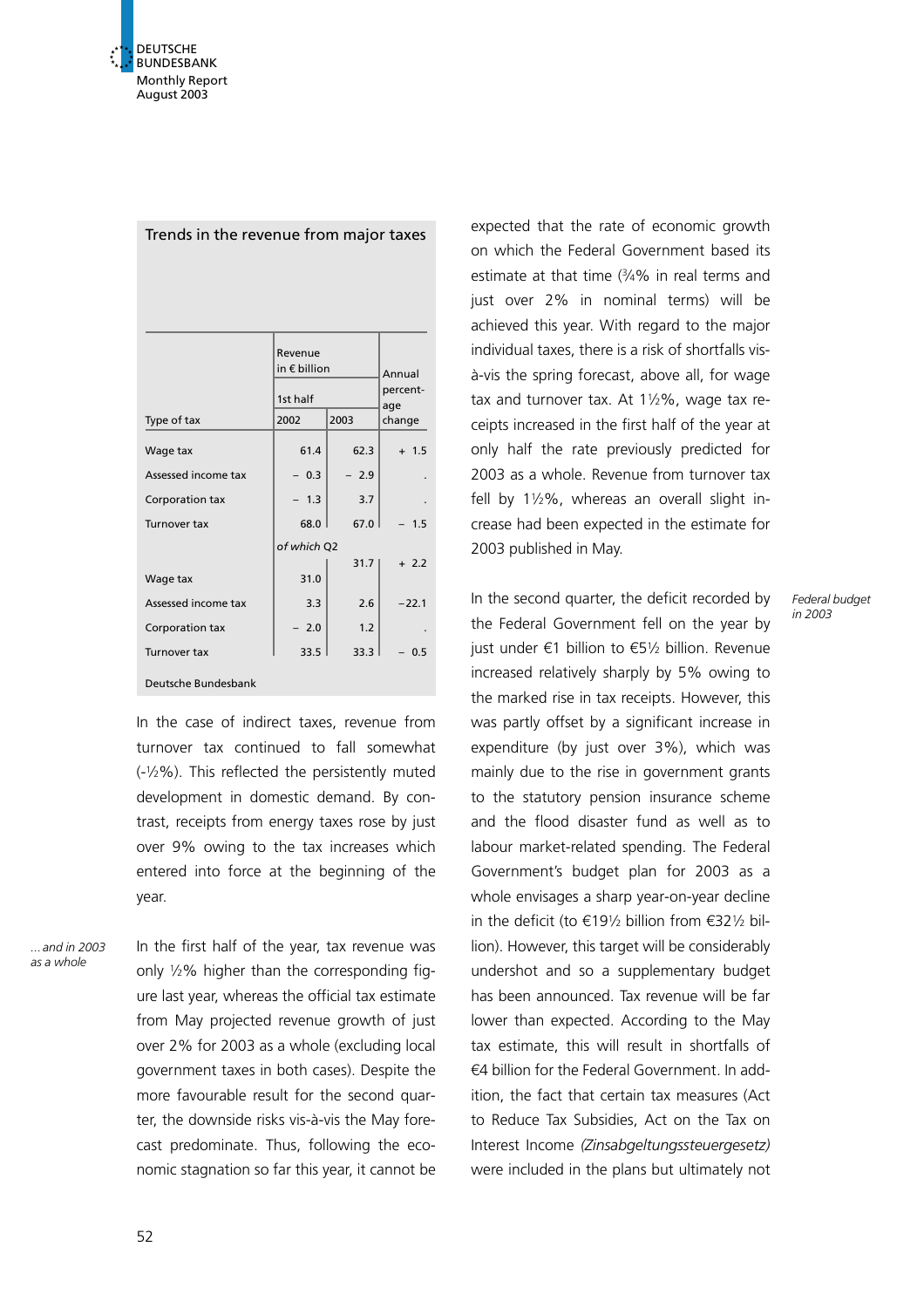implemented (in full) will result in revenue shortfalls. On the expenditure side, labour market-related spending (unemployment assistance, grant to the Federal Labour Office) in particular will be considerably higher than the budget estimates. Overall, the deficit is likely to exceed last year's figure significantly.

Federal budget in 2004

In July, the Federal Cabinet adopted the draft Federal budget for 2004. In order to limit new borrowing, a comprehensive consolidation package was approved at the same time. Moreover, a decision of principle was taken to bring forward to 2004 that stage of the income tax reform planned for 2005. This will lead to revenue shortfalls of  $\epsilon$ 7 billion for the Federal Government. It was subsequently announced that privatisation proceeds in the amount of  $\epsilon$ 2 billion will be generated and subsidies totalling almost  $\epsilon$ 1/2 billion will be removed in order to finance these tax shortfalls in 2004. At its meeting on 13 August, the Federal Cabinet adopted a draft Act accompanying the budget in which the previously adopted decisions of principle are consolidated insofar as they have to be regulated by law. Consequently, Federal Government net borrowing now amounts to just under  $E$ 29 billion and is thus once more considerably higher than investment expenditure (almost  $E$ 25 billion). According to article 115 of the Constitution, this is permitted only if the excessive new borrowing is suitable for averting a disruption of the overall economic equilibrium. The Federal Government has declared that it will invoke this exemption clause for the third year in succession.



Although the targeted level of net borrowing would be markedly lower than the level expected in 2003, it would nevertheless be around  $\epsilon$ 19 billion higher than the amount of  $€10$  billion contained in the previous financial plan. The Federal budget will be adversely affected on the one hand by large tax shortfalls resulting both from extensive revisions to the tax estimate (just under  $\epsilon$ 13 billion<sup>4</sup>) and from bringing forward the tax reform  $(\epsilon 7$  billion). Moreover, allowance has been made for considerable additional spending (around  $£11$  billion) on both unemployment assistance and the grant to the Federal Labour Office. This is, however, to be offset by exten-

<sup>4</sup> Total deviation from the tax estimate of May 2002 taking into account changes in tax legislation, changes in transfers to the EU and assessment discrepancies (in particular in relation to a less favourable macroeconomic assessment).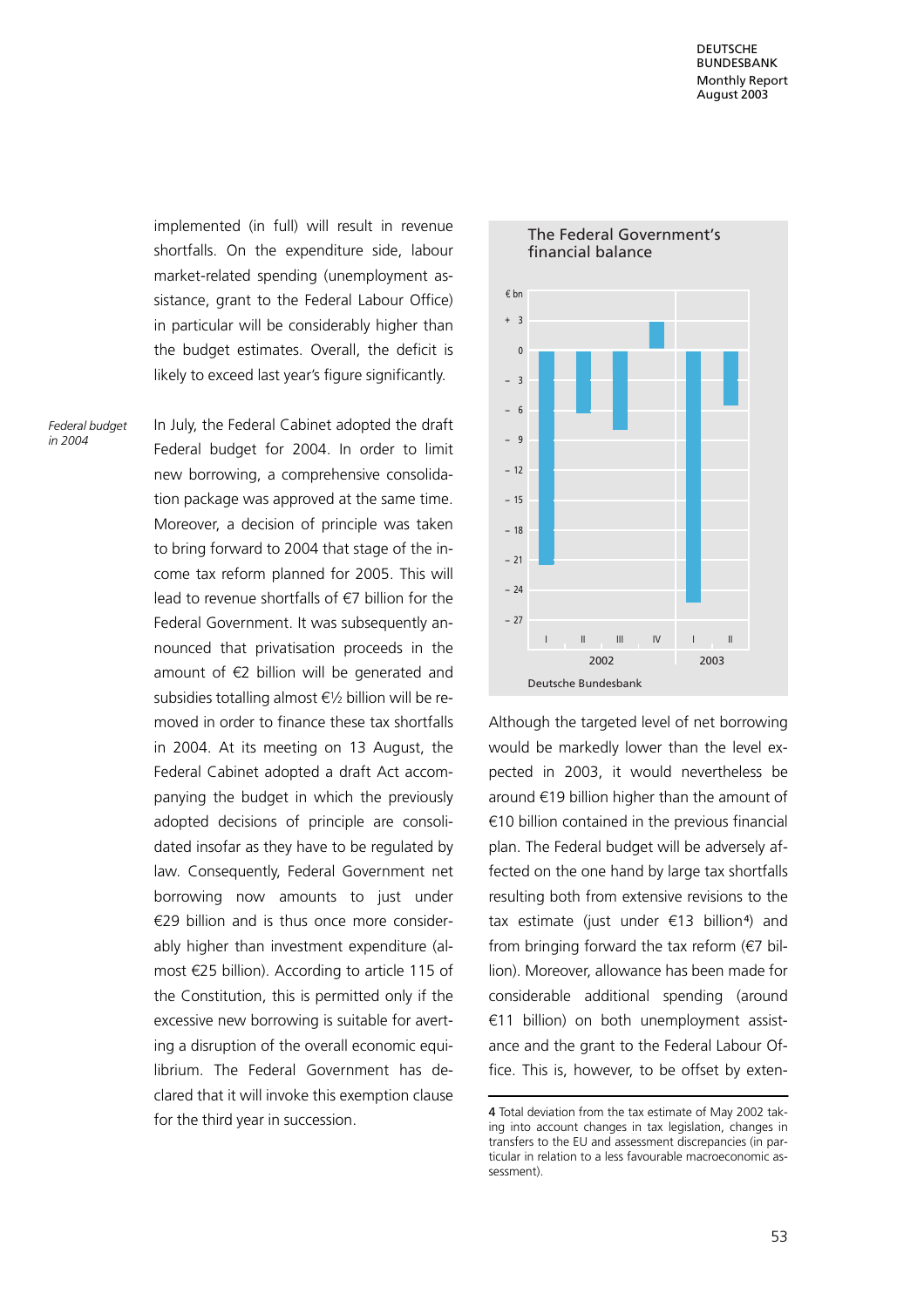# The consolidation package contained in the draft Federal budget for 2004 \*

 $f$  billion

| Item                                                                               | Amount         |
|------------------------------------------------------------------------------------|----------------|
| <b>Expenditure</b>                                                                 | $8\frac{1}{2}$ |
| of which                                                                           |                |
| Savings owing to "Hartz reforms"                                                   |                |
| (grant to the Federal Labour Office<br>and unemployment assistance)                | 4.0            |
| Reduction in Federal Government's grant                                            |                |
| to the statutory pension insurance                                                 |                |
| scheme 1                                                                           | 2.0            |
| Continuation of across-the-board                                                   |                |
| ministerial savings                                                                | 1.0            |
| Reduction of subsidies                                                             | 0.6            |
| Public sector pay                                                                  | 0.5            |
| Child-rearing benefits                                                             | 0.2            |
| Revenue                                                                            | $5\frac{1}{2}$ |
| of which                                                                           |                |
| Act on Tax Honesty (amnesty)                                                       | 2.1            |
| Reduction in tax subsidies                                                         | 1.2            |
| Measures combating illicit work/tax                                                |                |
| evasion                                                                            | 1.0<br>0.5     |
| Act to Reduce Tax Subsidies (basket II)<br>Limitation of standard travel allowance | 0.5            |
| Elimination of the grant to home buyers                                            | 0.1            |
|                                                                                    |                |
| <b>Total</b>                                                                       | 14             |
| * Financial implications for the Federal budget in 2004. —                         |                |
| 1 In addition, the contribution rate to the statutory pen-                         |                |

1 In addition, the contribution rate to the statutory pen-sion insurance scheme is to be stabilised at 19.5%.

Deutsche Bundesbank

sive cost savings, above all from the consolidation package which was presented together with the draft Federal budget in July. The measures (see table above) are to total around  $\epsilon$ 14 billion of which  $\epsilon$ 81/2 billion will be on the expenditure side and  $\epsilon$ 51/2 billion will be on the revenue side.

Federal Government's medium-term financial plan

The Federal Government's new medium-term financial plan (see table on page 55) also appears to be considerably less favourable than the preceding forecast. As a result, the planned reduction in net borrowing will be noticeably protracted. This is due above all to the distinctly more negative estimate of trends in tax revenue, but also to the upward revision of labour market-related expenditure. Given an annual average increase in expenditure of  $1/2\%$  from 2005 to 2007, a balanced

Federal budget will no longer be achieved within the time-frame of the medium-term financial plan.

The relief measures accompanying the draft Federal budget plan may make a significant contribution to consolidating the Federal budget. State and local government would also benefit considerably from this. The planned measures are a step in the right direction, not least with regard to the intended reduction of subsidies. Nonetheless, policymakers need to ensure that the measures – especially the planned changes in business taxation – do not impair investment conditions in Germany.<sup>5</sup> Although disposals of state-owned participating interests reduce net borrowing and are to be welcomed in principle from a regulatory point of view, they make little contribution towards fiscal consolidation. Lower borrowing is achieved at the cost of a corresponding loss of government assets. Such asset disposals are, in effect, even more akin to borrowing if stateowned banks act as the "upstream" purchasers.

On balance, the Federal Government's plans still involve a very high degree of uncertainty. Whereas the burdens that will result from the income tax cuts are relatively concrete, the likely relief from the consolidation package is far less certain. Some measures have not yet been specified in detail and – like the advancement of the tax reform – largely require the Bundesrat's consent. Furthermore, the financial implications of major items are very

5 See also Deutsche Bundesbank, Monthly Report, November 2002, p 57 ff.

Proposed relief measures

**Budgetary** plans associated with high risks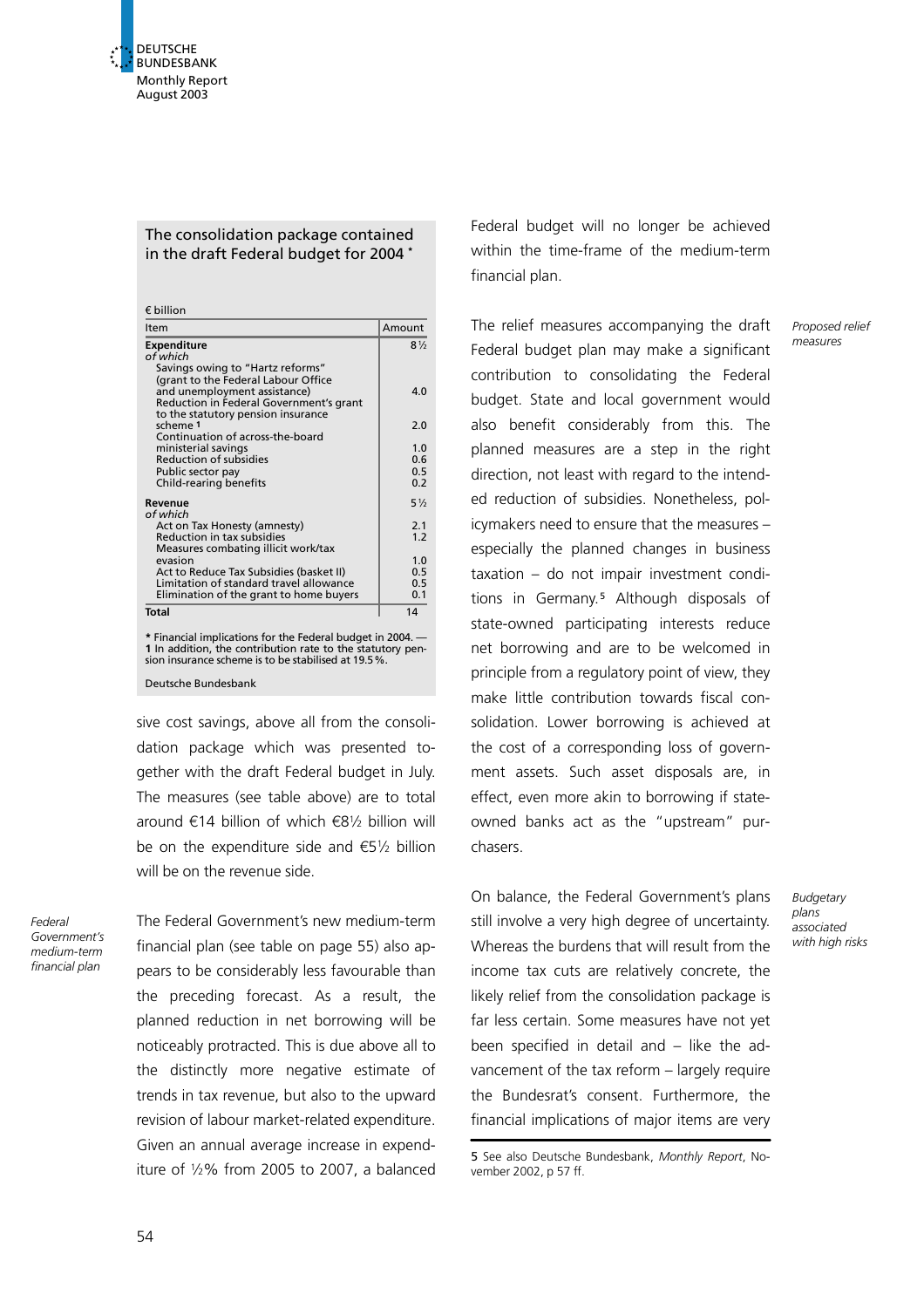difficult to assess (tax amnesty, measures combating tax evasion and illicit work). Moreover, the underlying macroeconomic assumptions seem decidedly optimistic.

In the second quarter, the surplus of the special funds amounted to  $\epsilon$ 5 billion; this was around  $\epsilon$ 31/2 billion lower than the comparable figure for last year. This was mainly due to the drop in the Bundesbank's profit distribution, which fell by  $\epsilon$ 6 billion to  $\epsilon$ 51/2 billion; any part of this distribution in excess of  $63\frac{1}{2}$  billion is transferred to the Redemption Fund for Inherited Liabilities. This contrasted with budgetary improvements on the part of the ERP Special Fund (in connection with large loan repayments) and a surplus in the flood disaster fund of around  $\epsilon$ 1 billion in each case. In view of the decline in the Bundesbank's profit distribution, the surplus of the special funds in 2003 as a whole will fall well short of last year's figure  $(69$  billion). Special funds

Land governments In the second quarter, the Land governments' budgets recorded a 312% increase in revenue. However, there was only a moderate rise of 2% in tax receipts. In view of the payments to the flood disaster fund, expenditure grew at a relatively moderate rate of  $1\frac{1}{2}\%$ . Personnel expenditure continued to rise by just over 1%. It must be borne in mind, however, that the adjustment of civil servants' pay and pension benefits, which is a major item in the Land governments' budgets, was not approved until July.<sup>6</sup> On balance, the quarterly deficit fell on the year by  $\epsilon$ 1 billion to  $65\frac{1}{2}$  billion. However, according to the results of the tax estimate, the planned significant reduction of the record deficit of  $f(31)$  billion

### The Federal Government's financial planning over the medium term

 $f$  billion

| Item                                                                                                         | Target<br>2003 | Minis-<br>try <sub>1</sub><br>2003 | 2004      | 2005    | 2006                             | 2007  |
|--------------------------------------------------------------------------------------------------------------|----------------|------------------------------------|-----------|---------|----------------------------------|-------|
| Expenditure                                                                                                  | 248.2          | 257.0                              | 251.2     | 251.2   | 251.2                            | 254.9 |
| of which<br>Investment                                                                                       | 26.7           | 26.7                               | 24.8      | 24.7    | 24.7                             | 24.7  |
| Revenue                                                                                                      | 228.6          | 221.3                              | 226.9     | 229.6   | 235.6                            | 244.4 |
| of which<br><b>Taxes</b><br>Privatisation                                                                    | 203.3          | 196.0                              | 208.5     | 211.5   | 221.6                            | 229.9 |
| proceeds                                                                                                     | 5.5            | 5.5                                | 0.1       | 0.1     | 0.1                              | 0.1   |
| Deficit $(-)$                                                                                                | $-19.6$        | $-35.7$                            | $-24.3$   | $-21.6$ | 15.6<br>$\overline{\phantom{0}}$ | 10.5  |
| Seigniorage                                                                                                  | 0.7            | 0.7                                | 0.5       | 0.6     | 0.6                              | 0.5   |
| Net borrowing                                                                                                | 18.9           | 35.0                               | 2 2 3 . 8 | 21.0    | 15.0                             | 10.0  |
| Memo item                                                                                                    |                |                                    |           |         |                                  |       |
| Change in<br>expenditure<br>in $%$                                                                           | 0.4            | 3.1                                |           | 0.0     | 0.0                              | 1.5   |
| 1 Most recent assessment of the Federal Ministry of Finance. —<br>وروسا والمستلم والمتعارض والمتلوث والمنادر |                |                                    |           |         |                                  |       |

2 Taking into account the decisions to bring forward the tax reform, net borrowing amounts to just under 529 billion.

Deutsche Bundesbank

recorded in 2002 can no longer be achieved. Although numerous Land governments have reacted to this by economising, this will probably not be enough to offset the shortfalls. Apart from a few exceptions, net borrowing will probably far exceed self-financed investment in the Land governments' budgets and will therefore breach the constitutional ceiling, thereby triggering special justification obligations. The strain on the Land governments' budgets is likely to intensify even further next year, above all if the advancement of the third stage of the tax reform resolved by the Federal Cabinet is not counterfinanced. The Land governments need the relief measures proposed by the Federal

<sup>6</sup> The resulting additional burdens in 2003 are, however, to be compensated for largely by cuts in Christmas bonuses on the basis of the new flexibility arrangement.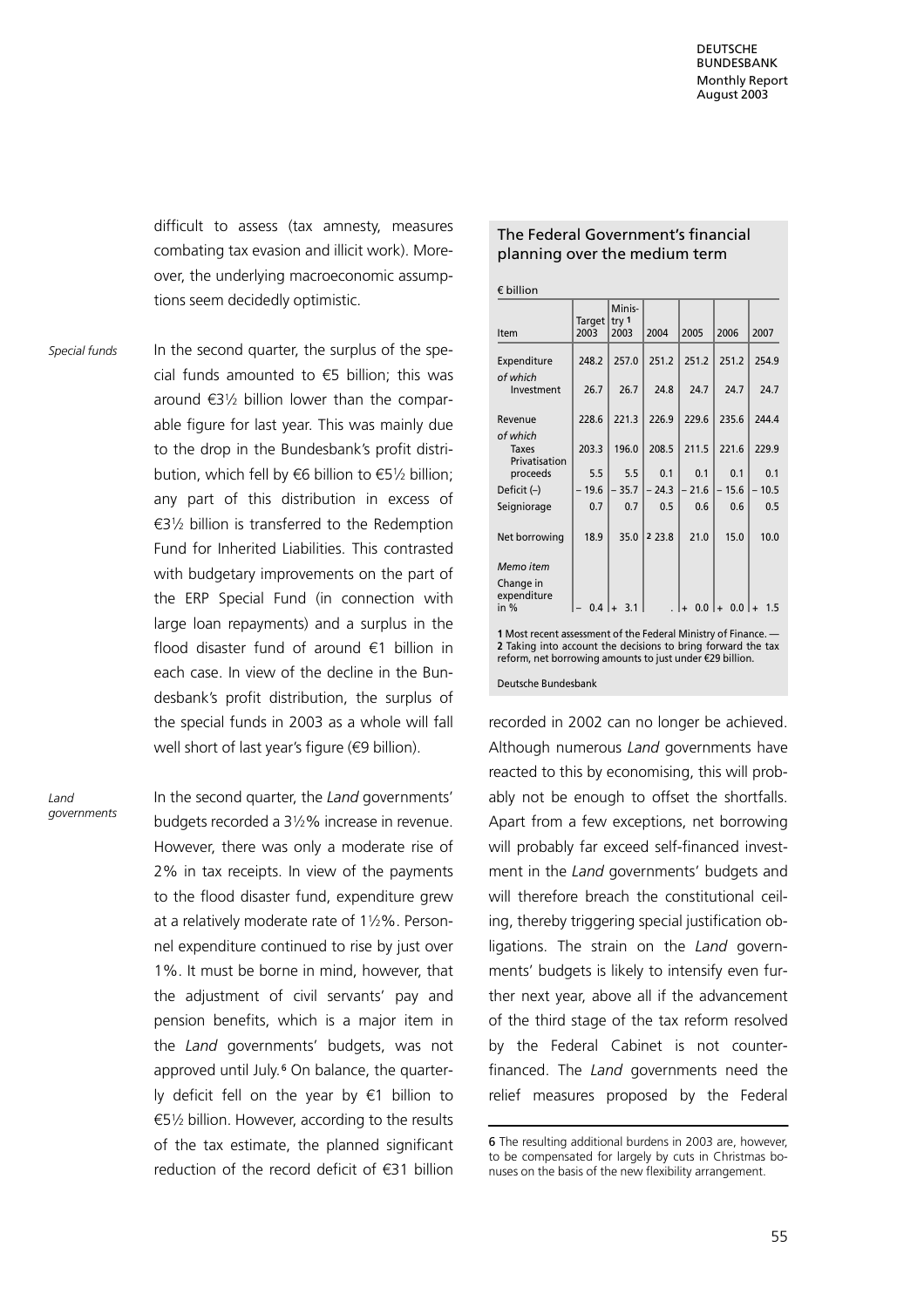# Net borrowing in the market by central, state and local government

 $\epsilon$  billion

|                                                         |         | of which          | Memo<br>item<br>Acquisi-<br>tion by<br>non-<br>resi-<br>dents |         |                                                           |
|---------------------------------------------------------|---------|-------------------|---------------------------------------------------------------|---------|-----------------------------------------------------------|
| Total<br>Period                                         |         | Securi-<br>ties 1 |                                                               |         | Loans<br>against<br>borrow-<br>ers'<br>notes <sub>2</sub> |
|                                                         |         |                   |                                                               |         |                                                           |
| 2001                                                    | $+14.2$ | $+56.3$           | $-6.6$                                                        | $+13.0$ |                                                           |
| 2002 p<br>of which                                      | $+54.6$ | $+67.6$           | $-11.8$                                                       | $+57.4$ |                                                           |
| Q1                                                      | $+25.6$ | $+15.2$           | $+10.5$                                                       | $+12.2$ |                                                           |
| Q <sub>2</sub>                                          | $+ 1.5$ | $+22.9$           | $-21.4$                                                       | $+16.7$ |                                                           |
| Q3                                                      | $+18.6$ | $+25.1$           | $-5.4$                                                        | $+19.1$ |                                                           |
| Q4p                                                     | $+9.0$  | $+ 4.4$           | $+ 4.6$                                                       | $+9.4$  |                                                           |
| 2003                                                    |         |                   |                                                               |         |                                                           |
| Q1 p                                                    | $+34.7$ | $+32.6$           | $+2.1$                                                        | $+19.4$ |                                                           |
| Q2 pe                                                   | $+12.6$ | $+11.8$           | 0.8<br>$+$                                                    |         |                                                           |
| 1 Excluding equalisation claims. - 2 Including cash ad- |         |                   |                                                               |         |                                                           |

vances and money market borrowing.

Deutsche Bundesbank

Government in order to limit their borrowing requirements, which are already high.

Local authorities For local government, only the results for the first quarter are currently available. According to these data, revenue rose by 2% and expenditure increased by 112%. Personnel expenditure rose steeply by 312%, reflecting the effects of the relatively high pay settlements for wage and salary earners in the public sector. The increase in expenditure on social benefits was far steeper (912%). Overall, cost growth was held down, however, by an exceptionally sharp fall in fixed capital expenditure. At  $\epsilon$ 41/<sub>2</sub> billion, the deficit matched last year's corresponding figure. In the remainder of the year, however, a marked deterioration in the deficit is likely, above all as a result of a less favourable revenue trend.

The indebtedness of central, state and local government rose by  $\epsilon$ 121/<sub>2</sub> billion in the second quarter. The Federal Government increased its liabilities by  $\epsilon$ 41/2 billion, borrowing just over  $\notin$ 2 billion on both the money market and the capital market. Whereas the Land governments recorded rather high borrowing requirements totalling  $E_7$ <sup>1</sup>/<sub>2</sub> billion, the local authorities are likely to have raised their indebtedness only moderately. Borrowing was focused on balance on the capital market's medium-term segment.

# Social security funds

At  $\epsilon$ 1 billion, the deficit in the wage and salary earners' pension insurance scheme was just as high in the second quarter as in 2002. even though the contribution rate had been raised from 19.1% to 19.5% at the beginning of 2003. Revenue from contributions rose by only 212%. Adjusted for the increase in the contribution rate, the compulsory contributions for employed persons increased by  $1/2\%$  which – given the slight fall in gross wages and salaries – was attributable to the raising of the maximum level of earnings subject to contributions. The new arrangements applying to low-paid part-time work have apparently not led to a noticeable improvement in the fiscal position despite the large number of new so-called "minijobs" which have been registered. Relief was afforded, however, by the transfers from central government, which were 8% higher owing to the last stage of the ecological tax reform as well as the pegging of government transfers to the contribution rate. Overall expenditure increased by alIndebtedness

Statutory pension .<br>insurance scheme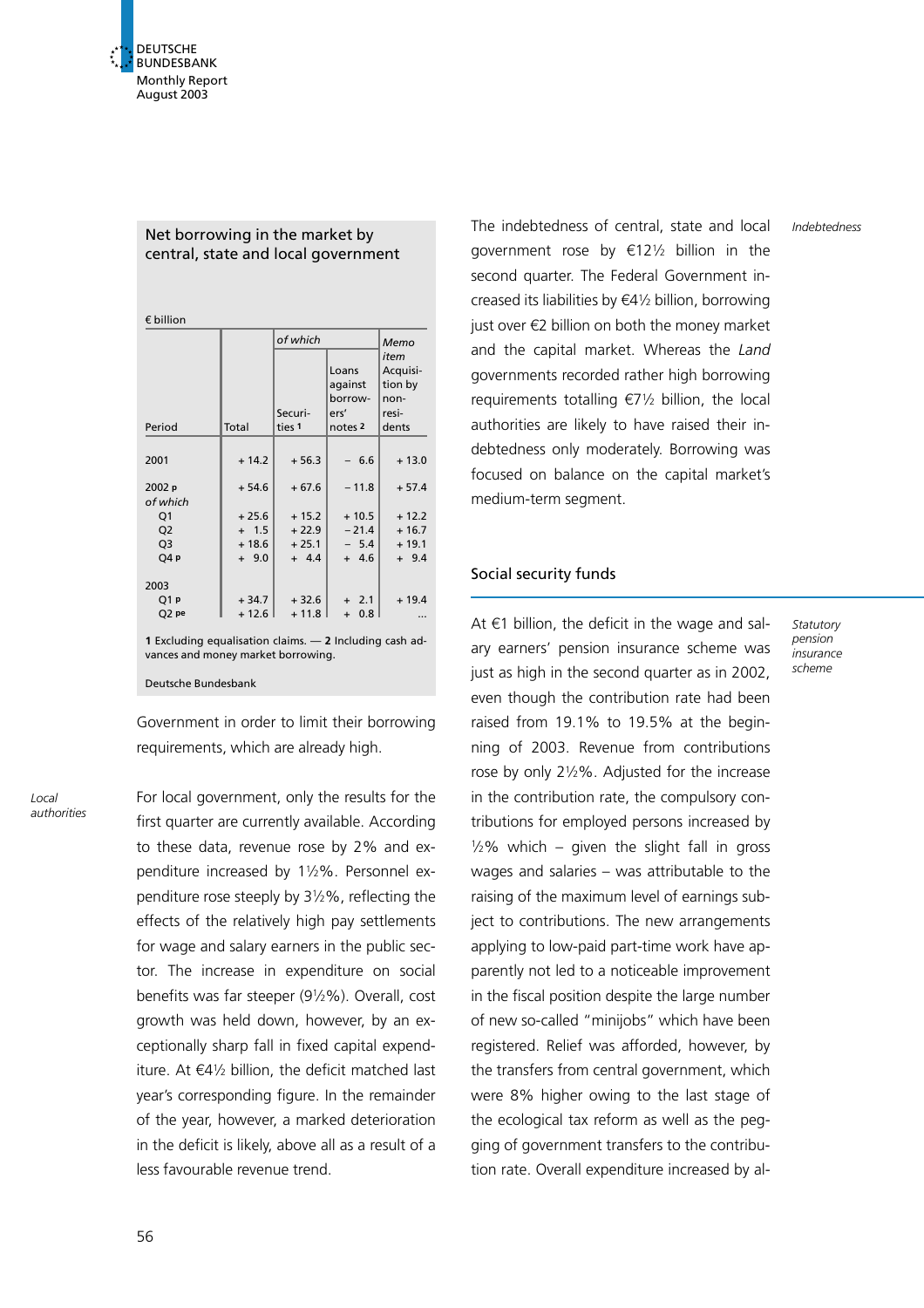most 312%, as in the previous quarter. However, pension expenditure rose somewhat more rapidly owing to higher per capita payments. By contrast, the increase in the number of pension recipients continued to decelerate, amounting to little more than  $1/2\%$ .

The pension adjustment of 1 July, which was lower than in 2002 (1.04% in western Germany and 1.19% in eastern Germany), is likely to slow down the growth of expenditure in the second half of the year. However, an acceleration in the inflow of contributions is not yet apparent on the revenue side. Therefore, a noticeable deficit is likely to be recorded again at the end of the year. Even based on the Federal Government's optimistic growth assumptions, it is now expected that the contribution rate will have to be raised to 19.9% in 2004. However, the Federal Government wants to retain the current rate and also cut the transfers from the Federal Government by  $E2$  billion. Given these assumptions, savings of around  $66$  billion will have to be made next year. A further lowering of the required volume of fluctuation reserves, which have already been reduced, would increase the risk of the statutory pension insurance scheme becoming dependent on liquidity injections from the Federal Government and would foster uncertainty regarding the soundness of the scheme's finances. Moreover, the need for structural consolidation would merely be postponed by one year and the general government deficit would increase by up to 0.3% of GDP in 2004.

Federal Labour  $Offica$ 

In the second quarter, the Federal Labour Office recorded a deficit of just under



 $\epsilon$ 21/<sub>2</sub> billion. This was  $\epsilon$ 1/<sub>2</sub> billion higher than last year's figure. Total revenue rose by only 12%. The main reason for this was that contribution receipts grew only slightly despite the increase in the maximum level of earnings subject to contributions. The increase in expenditure slowed down markedly to 312%. Although spending on unemployment benefit continued to go up (by just over 12%) more sharply than the number of unemployed persons, the 8% reduction in expenditure on active labour market measures was a significant counterweight.

In the first six months of the year, therefore, the deficit already amounted to  $\epsilon$ 5.2 billion despite the cuts in assistance measures and the Hartz reforms. The result is traditionally much better in the second half of the year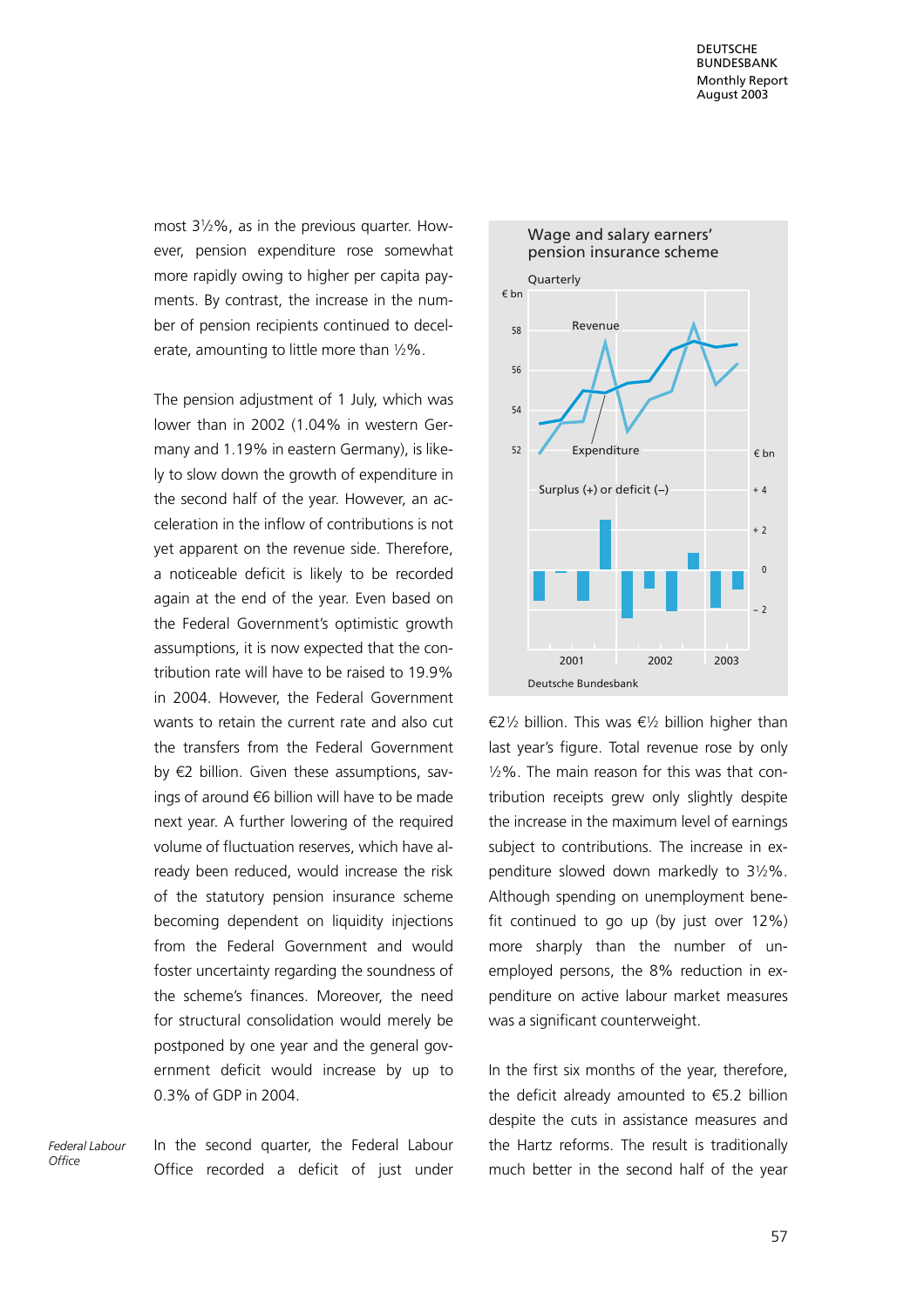



owing to seasonal factors. However, based on the Federal Government's macroeconomic forecast, the Federal Labour Office – whose budget for 2003 does not envisage any need for grants from central government – is now likewise expecting a deficit of around  $\epsilon$ 7 billion. In view of the poor labour market situation, there will also be a need for a grant next year.  $65.2$  billion has been earmarked for this in the draft Federal budget for 2004.

Financial data on the statutory health insurance fund are currently available only for the first quarter. According to these data, the health fund managed to reduce its year-onyear deficit by  $\epsilon$ 1/4 billion to just over  $\epsilon$ 1/2 billion. Revenue was 212% up on the year. However, adjusted for the 0.3 percentage point increase in the average contribution rate to 14.3% at the beginning of the year, revenue from contributions actually fell somewhat and thus decoupled itself further from the benchmark that serves as a proxy for the assessment base (gross wages and salaries plus wage substitutes and pensions). The budget freezes and price discounts ordained last autumn limited the overall increase in expenditure to 2%. Although spending on pharmaceuticals rose by  $2\frac{1}{2}\%$ , the corresponding figure in 2002 had been curtailed by a oneoff "donation" from the pharmaceutical industry in exchange for the Federal Government not introducing certain price-reducing measures for pharmaceuticals. Adjusted for this effect, expenditure declined slightly.

In view of their depleted reserves and a level of indebtedness which is now likely to have reached  $\epsilon$ 3 billion, the health insurance institutions would normally be obliged under current law to raise their contribution rates without delay. However, the prospect of relief through the health system reform which has now been agreed between the Federal Government and the opposition parties (see box on page 60) has evidently prompted most of the health insurance institutions to refrain from doing so. On balance, therefore, the statutory health insurance fund is in danger of running up another marked deficit in

**Statutory** health insurance fund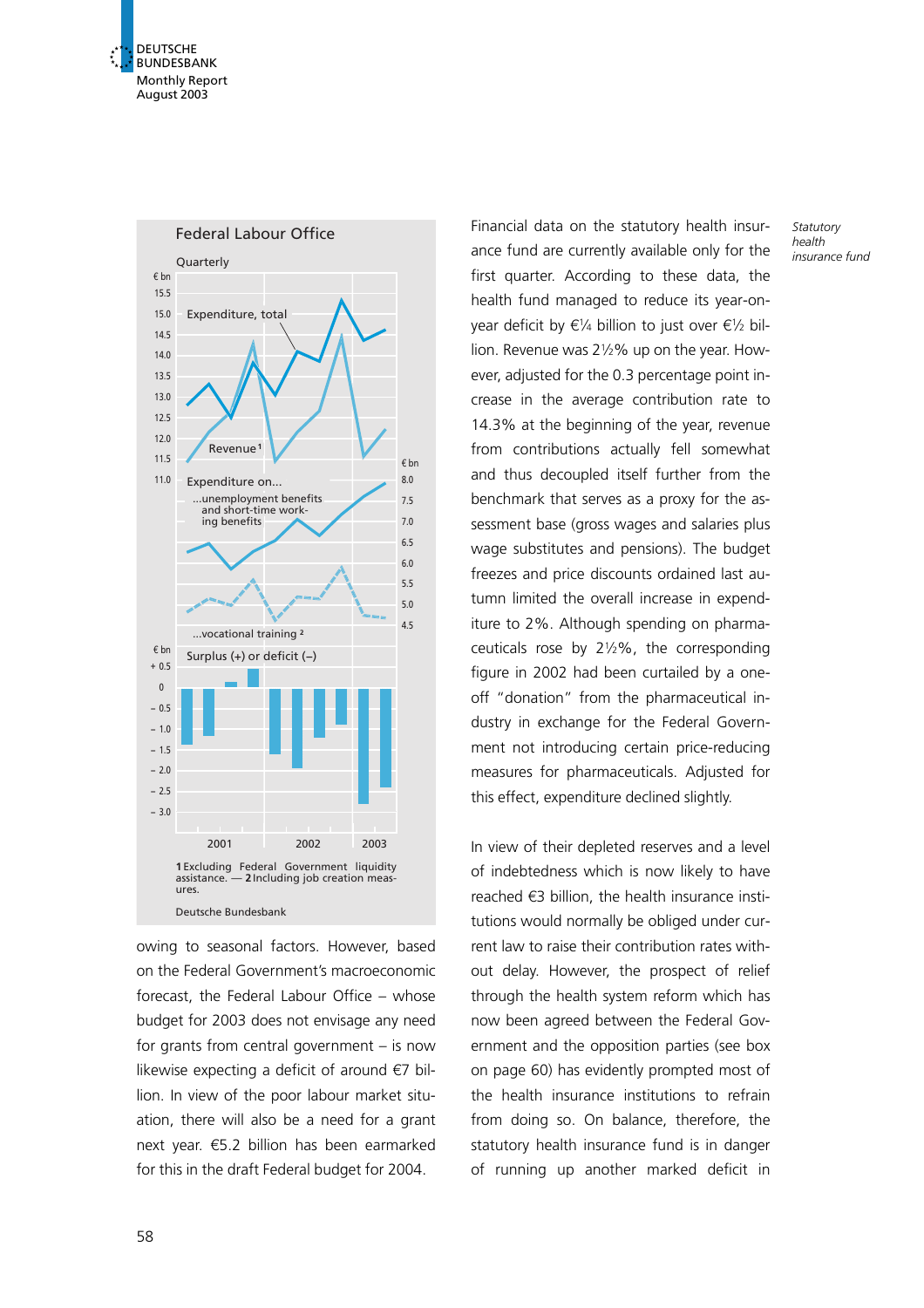2003, too, which will restrict the scope for lowering contributions in 2004.

### General government budget trends

Deficit ratio above 3% ceiling in 2003, too

In 2002, the deficit ratio rose above the ceiling laid down in the Maastricht Treaty (reaching 3.6%). The 3% criterion is expected to be distinctly exceeded in 2003, too. The increase in the deficit is caused, in particular, by continuing unfavourable cyclical developments and several other negative factors (above all the lower Bundesbank profit, higher transfers to the EU and flood-related expenditure). By contrast, there have been a number of increases in taxes and social security contributions (notably concerning the statutory health and pension insurance schemes and excise taxes). In addition, prudent budget management is to be expected, not least because the borrowing of central, state and local government is bordering on the limits laid down under budgetary law. Finally, cost curbs affecting the health insurance fund and labour market-related benefits have been adopted.

Deficit reduction necessary in 2004

Given the fact that, in January 2003, the Ecofin Council established that Germany had an excessive deficit in 2002 and that this breach of European regulations will probably also persist in 2003, it is extremely important that the deficit ratio be lowered to less than the 3% ceiling next year. Otherwise, there is a danger that further damage will be caused to the European fiscal regulations, which guarantee the sustainable development of fiscal budgets, above all in the medium and long term, and are therefore intended to support a stability-oriented monetary policy in the monetary union.

At present, there appears to be an increasing tendency in some euro-area countries to defer the original consolidation targets and seek a way out of the growth crisis with the help of short-term credit-financed government stimulus packages. However, failure to achieve fiscal consolidation is likely not only to dampen economic growth in the medium and longer term, but  $-$  owing to the existing general uncertainty about the sustainability of fiscal policy – will also have a negative impact on the consumption and investment climate in the short term. In this respect, the potential short-term "growth dividend" owing to a more expansionary fiscal stance should not be overestimated. It will not solve the far more important structural macroeconomic problems. These require growthenhancing structural reforms.

A reduction in government deficits is called for not only in the context of the European regulations, however. The room for manoeuvre available to central, state and local government is being increasingly curtailed by the growing indebtedness and the related interest burden. The national upper borrowing limits set by budgetary law, which are not very stringent anyway, are exceeded not only in individual cases, but almost as a rule. Sizeable deficits are also being recorded by the social security funds; their reserves are now largely depleted and debts have already been incurred in some cases.

Consolidation also a national requirement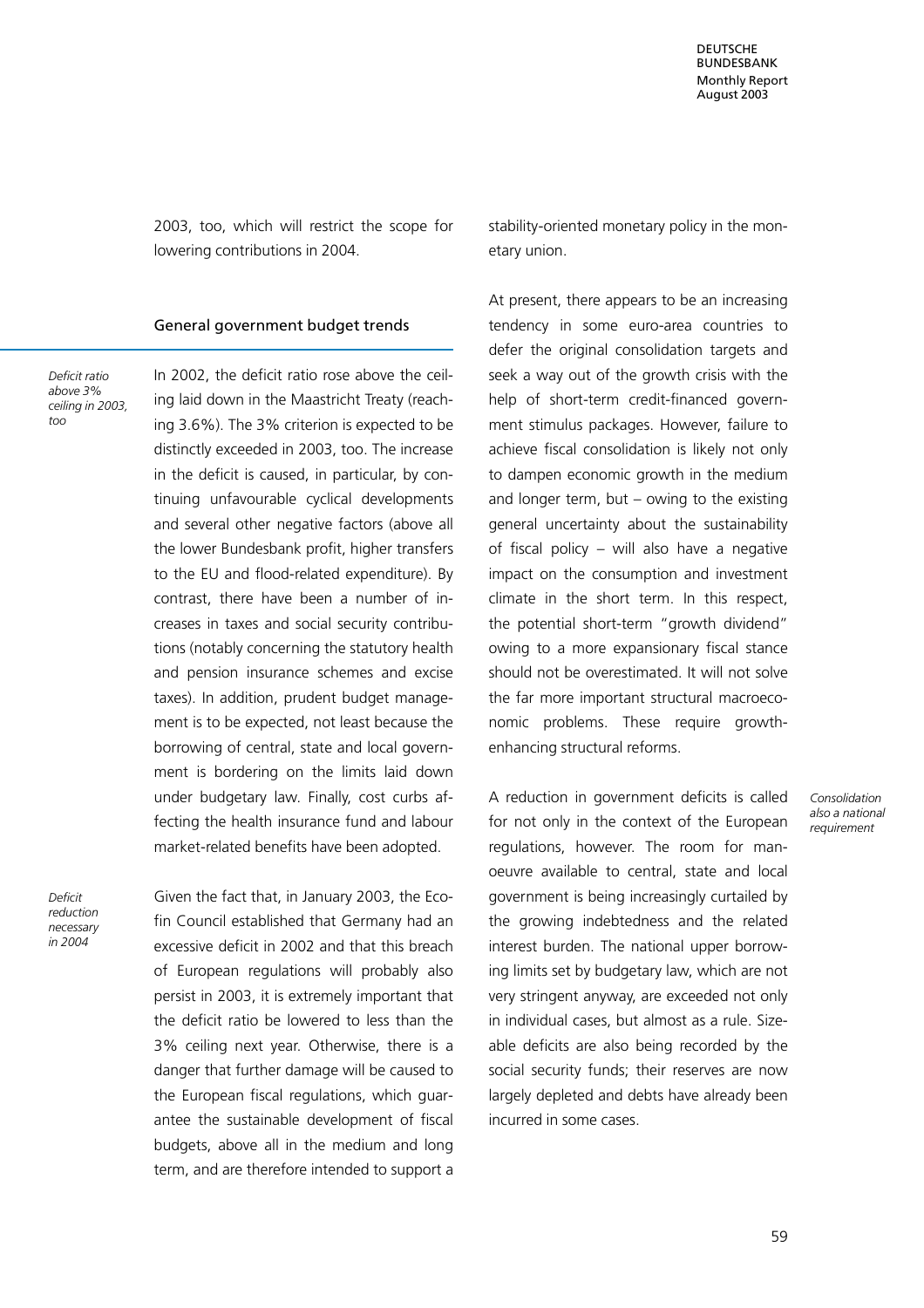

### The reform of the statutory health insurance fund

The key points for a reform of the statutory health insurance fund agreed between the Federal Government and the opposition parties provide for a reduction in the expenses which are financed equally by employers and employees. These key points are also to apply to public sector employees with civil servant status and to retired civil servants. The savings are to increase from €9.9 billion in 2004 to €23.1 billion (including refinancing in the amount of  $E$ 8.5 billion in favour of employers) in 2007. This will apparently lead to a fall in the average contribution rate from 14.3% at present to 13% in 2007 (employers: 6.1%, employees: 6.9%). The principal measures are:

- Abolition of one-off mortality and maternity payments, in principle also of payments for over-thecounter pharmaceuticals, taxi journeys and spectacles. Saving: €2.5 billion.
- Extension of prescription charges up to a ceiling of 2% of gross income (up to 1% for the chronically ill, children remain exempt): in general, they are to amount to 10% of the price (at least  $\epsilon$ 5 and not more than  $\epsilon$ 10). The supplementary charge for hospital in-patient treatment will be increased from  $69$  to  $610$  per day and, in future, will be levied for up to 28 days rather than 14 days. Furthermore, a surgery charge of  $€10$  per quarter is planned for visits to the doctor. If a patient consults several doctors without a referral, the charge will be levied several times. Net benefit:  $\epsilon$ 3.3 billion.
- Financing of non-insurance-related (above all maternity-related) payments through raising tobacco tax. The statutory health insurance fund will initially receive a Federal grant of  $\epsilon$ 1 billion, which will increase to  $€4.2$  billion by 2006.
- Higher health insurance contributions from pensioners out of pensions and any employment in-come. Additional revenue: 51.6 billion.
- Structural measures: extension of price discount scheme for patented pharmaceuticals, introduction of fixed prices for new patented pharmaceuticals with few additional benefits, more rigorous assessment of pharmaceuticals' utility as of 2005, limitation of administrative expenditure. Net benefit: rising from 51.5 billion to 53 billion in 2007.
- Transfer of financing costs from the employer to the employee through separate insurance for dentures (expenditure by statutory health insurance fund:  $\epsilon$ 3.5 billion) as of 2005 as well as a special contribution of  $\epsilon$ 5 billion for sickness benefits as of 2007.

These measures are aimed predominantly at achieving greater cost-sharing and thereby increasing the individual responsibility of insured persons. However, only the structural measures will bring about real cost savings. While the supplementary charges are also likely

Deutsche Bundesbank

to have a steering and containing effect on demand, the cost-efficiency reserves in the system will be mobilised only to a limited extent. The package contains other measures for which the estimate of relief is not quantified. For example, a foundation is to be set up to help improve the quality of service. Its tasks will include not only assessing the utility of pharmaceuticals, but also working out treatment guidelines. Although mail-order pharmacies are to be legally permitted to sell pharmaceutical products, price formation regulations will not be dropped. With regard to doctors' remuneration, payment for standard services at fixed prices rather than an overall professional fee is planned in future. Persons who are voluntarily insured with the statutory health insurance fund even though their salary level would entitle them to opt out are to be given limited options with regard to the scope of their insurance cover.

The relief volume totalling  $£14.6$  billion (excluding transfers from employers to employees) in 2007 is likely to considerably lower the contribution rate. However, it seems doubtful whether the target of 13% can be reached as the current average rate of 14.3% – taken as the point of reference – does not cover costs and the assumed increase in contribution receipts is not certain. A further obstacle to achieving the rate of 13.6% targeted for 2004 is the fact that, according to the current  $\bar{1}$ egal situation, around  $\epsilon$ 6 billion (which corresponds to 0.6 percentage point of the contribution rate) must first of all be used for loan repayments and replenishment of reserves. However, the intention in this respect is to spread these obligations over a longer period, which is ultimately tantamount to deferring burdens until a future point in time.

There is already a consensus that the agreed measures to reform the statutory health insurance fund will not be able to solve the fund's long-term problems. Both demographic developments and advances in medical technology will create considerable expenditure pressure, even if the rationalisation reserves, which undoubtedly exist, are mobilised. If contributions remain linked to wages and salaries, this will automatically continue to lead to a rise in the cost of labour. The prospect of sharply rising social contributions over the longer term is certainly one of the reasons for the current scepticism regarding the economic outlook. The generally acknowledged need for more extensive reforms has led the government-appointed Commission for Sustainability in the Financing of Social Security Systems (known as the "Rürup Commission") to develop two models: a "citizens' insurance model (Bürgerversicherung)" and a "per capita flat-rate charging model (Kopfpauschalen)" with a supplementary tax-financed adjustment based on the principle of solidarity. In both models, the financing basis is to be decoupled from labour income with the flat-rate charging model being more systematic in this respect. Moreover, this concept provides for a clear separation of insurance and solidarity elements. It has further advantages owing to its more competitive orientation. The Rürup Commission's final report has not yet been published, however.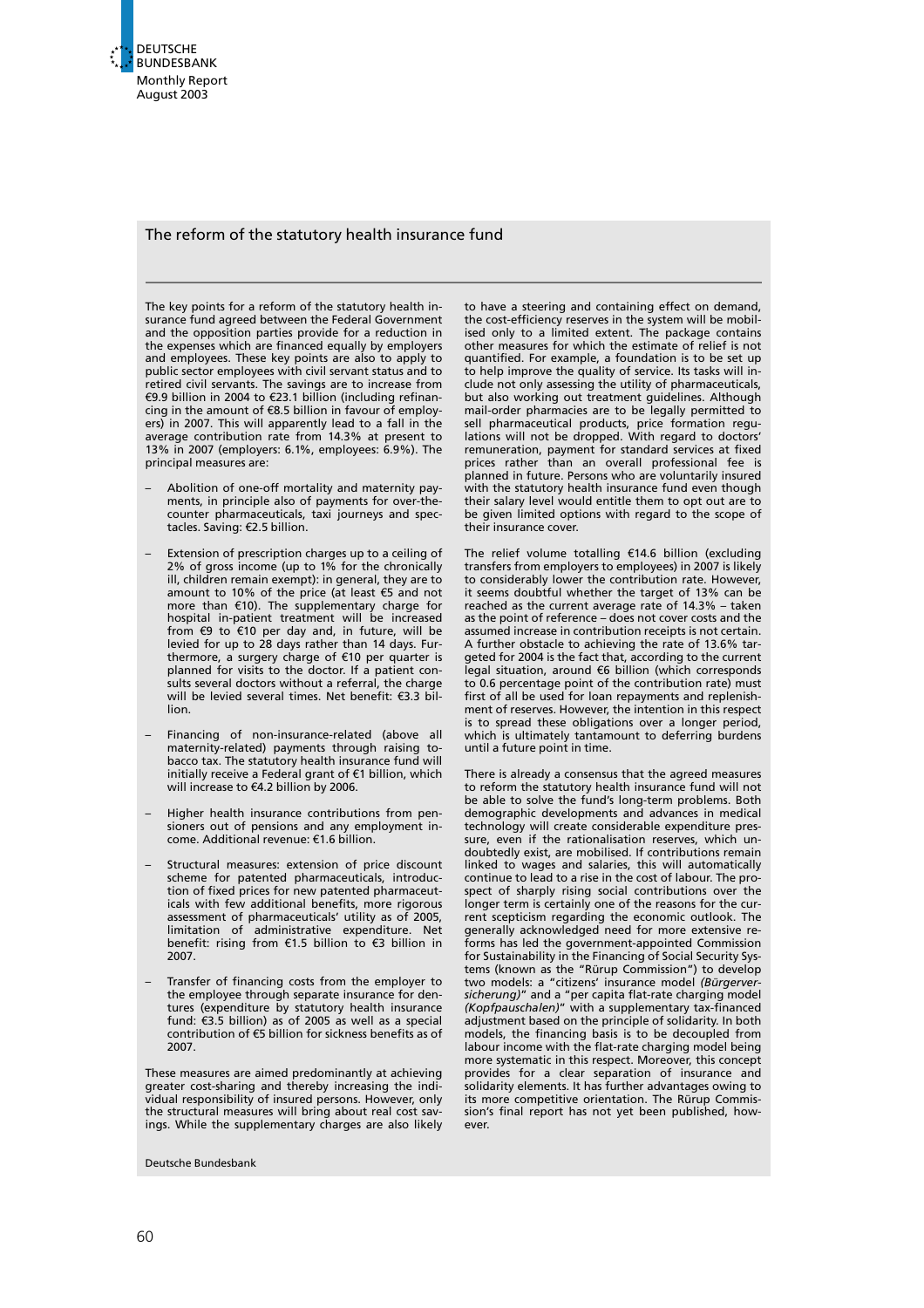DEUTSCHE BUNDESBANK Monthly Report August 2003

**Outlook** for 2004 particularly uncertain

The outlook for the development of public finance in 2004 is marked by great uncertainty, above all because numerous fiscal measures which have already been announced still have to pass the legislative process. Various projects planned as part of the "Agenda 2010" and the Federal budget for 2004 are suitable for strengthening future expansionary forces and improving the state of public finance. However, in order to achieve this they must be forced through against vested interests.

Advancement of the tax reform...

...must not compromise the Stability Pact

The advancement of the third stage of the income tax reform to 2004, which is likely to result in tax shortfalls of  $E$ 15 billion, is to be welcomed in principle as it involves a significant reduction in the income tax rates. However, at the same time, it would be regrettable if, without any further counterfinancing, not only the individual national borrowing limits, but also the general government deficit ceiling of 3% laid down in the Maastricht Treaty were to be exceeded. The tax cut should be accompanied by additional measures in order to ensure that these important fiscal targets are met. However, privatisation proceeds or proceeds from the sale of other government financial assets (eg claims in respect of loans) do not lead to a reduction in the deficit as defined in the Maastricht Treaty, as these merely constitute shifts in the government's financial assets. If taxes are to be lowered without breaching the European provisions, not only the Federal Government but also the Land governments will be required to reinforce their efforts with regard to reviewing government benefits and tax loopholes. At the same time, new deficits in the social security sector should be avoided and any debts already incurred reduced without delay.

On 13 August 2003, the Federal Cabinet also approved a bill concerning a reform of trade tax in the context of restructuring local authority finance. Trade tax is to be retained and tax liability is to be extended to self-employed professionals, although they will be able to largely offset their trade tax liability against their income tax. Despite the envisaged offsetting of tax liability against income tax, this will lead to additional – albeit limited – tax burdens, which will complicate tax law. Calls to include elements which are unrelated to earnings (rents, leasing payments) in trade tax liability were not heeded. By contrast, interest on longer-term debt is no longer to be counted towards trade earnings. The fact that this bill concentrates on the taxation of elements which pertain to earnings is to be welcomed. Given that, with the abolition of payroll tax and trade capital tax, policymakers have been increasingly sensitive to the problems associated with taxing firms' and entrepreneurs' capital base, as this may jeopardise their very livelihood, any return to a policy of taxing capital components in what is a particularly difficult operating environment for enterprises would run counter to the efforts to revive economic growth and would darken the investment climate. The intended objective of freeing trade tax of its remaining nonearnings components and of bringing the assessment base largely into line with that applied for income tax and corporation tax could, at the same time, pave the way to integrating this special tax on earnings in the general income tax regime. The need of local

Trade tax reform

61